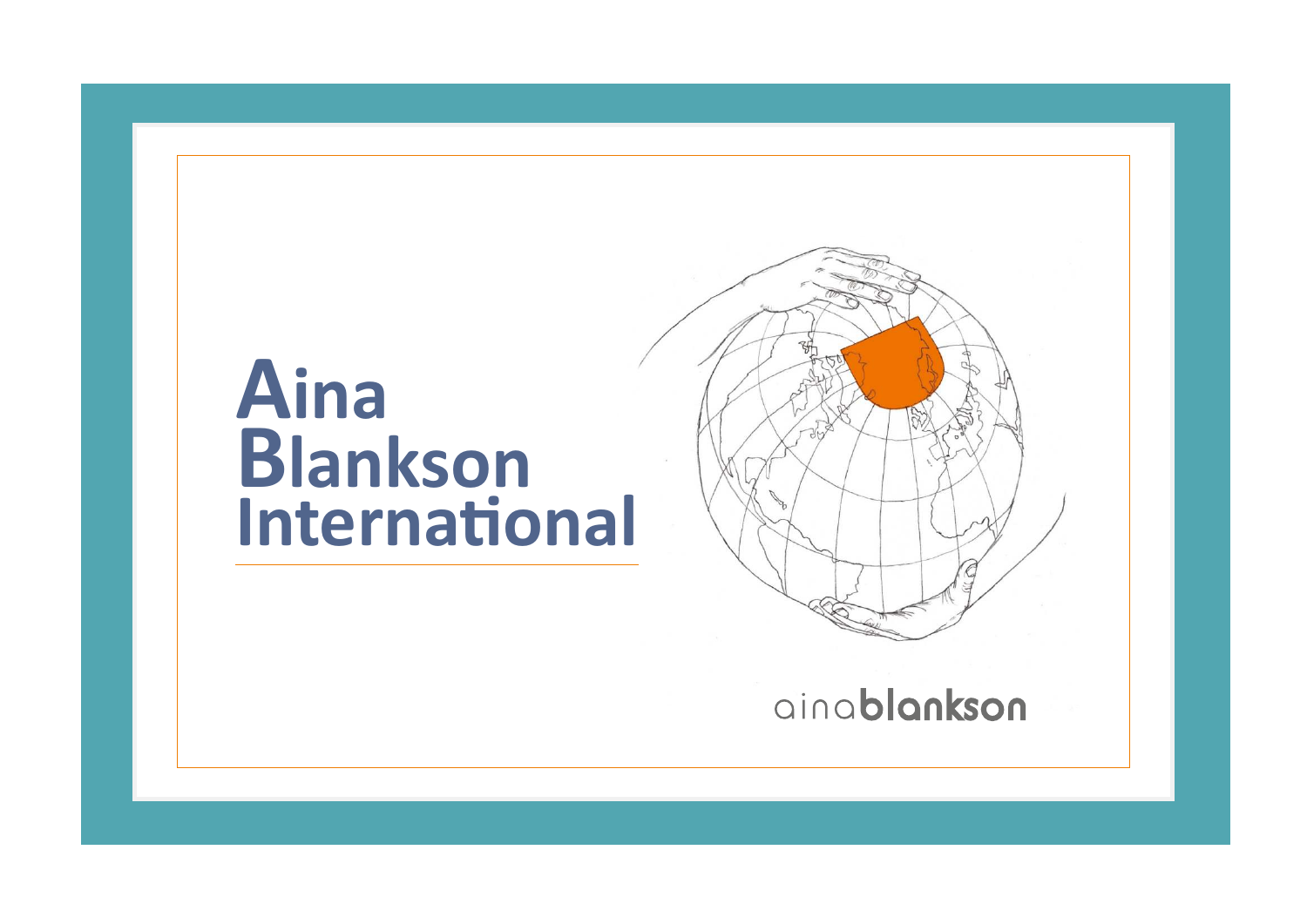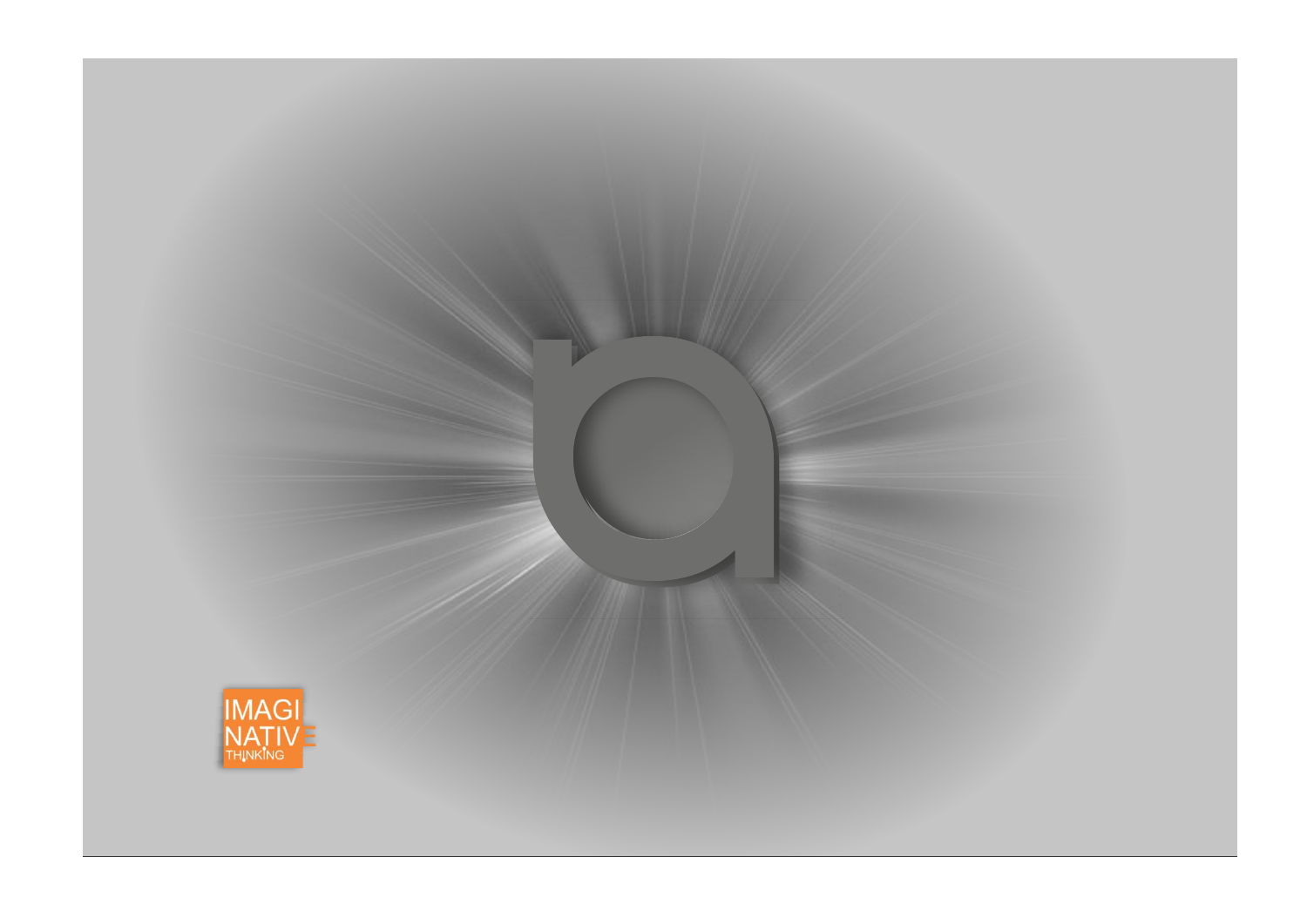#### Welcome Note

**iven the increase in the rate of cross-border transactions across the world on a daily basis and the influence of technology in that regard, today's competitive landscape stretches to a global horizon. With decades of exp** today's competitive landscape stretches to a global horizon. With decades of experience and expansive global network, Aina Blankson is poised to provide top notch legal and business services to our multinational and international clients operating in diverse sectors of commerce.

Our expertise in cross-border transactions, Energy & Natural Resource, Mergers and Acquisitions, Securities, Banking and Finance, Antitrust and Competition, International Commercial Arbitration and Litigation affords us the unique opportunity to proffer an array of creative and truly innovative solutions across board. Armed with deep industry knowledge and global awareness of the business needs of our clients, we are able to offer multilingual solutions spanning Singapore, United Kingdom, United States of America, Africa and United Arab Emirates.

Our aim is to provide our clients with the legal and business services they need to succeed. We are not limited by distance, language or location, we will provide value- where and when required anywhere in the world.



**Dr. Tolu Taiwo** *Partner*



**Prof. Eduardo Pereira** *Directior*

**Reg Fowler** *Director*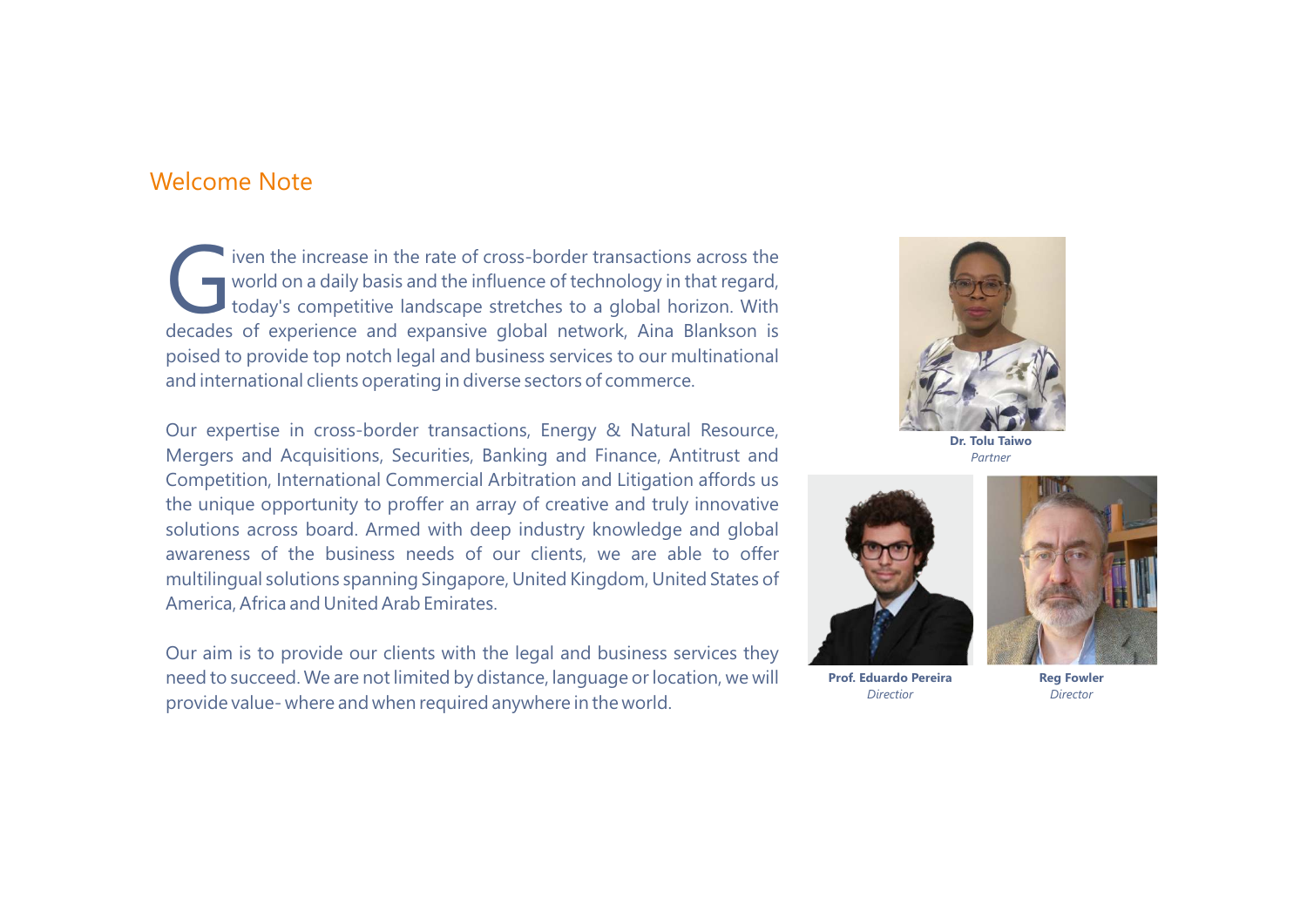#### Land of Opportunities

ermed the 'final frontier''<br>Africa encompasses 10 of the<br>world's fastest growing<br>economies. Early investors world's fastest growing overcoming initial stigmas and fears now stand as an example of proven returns doing business in Africa. Africa hosts the world's youngest populations, significant natural resources and numerous countries anticipated to double economically at rates exceeding 7% per year, dwarfing western economies in terms of investment potential.

Whilst Africa offers the world's highest return on foreign direct investment, it encompasses 54 very different countries with equally diverse business considerations, each demanding specific regional expertise.

Successful business operations in Africa are largely predicated on a firm understanding of regional subtleties, public sector networks and influence, and reliable professional advice which reflect industry expertise at accustomed international standards.

**Africa**

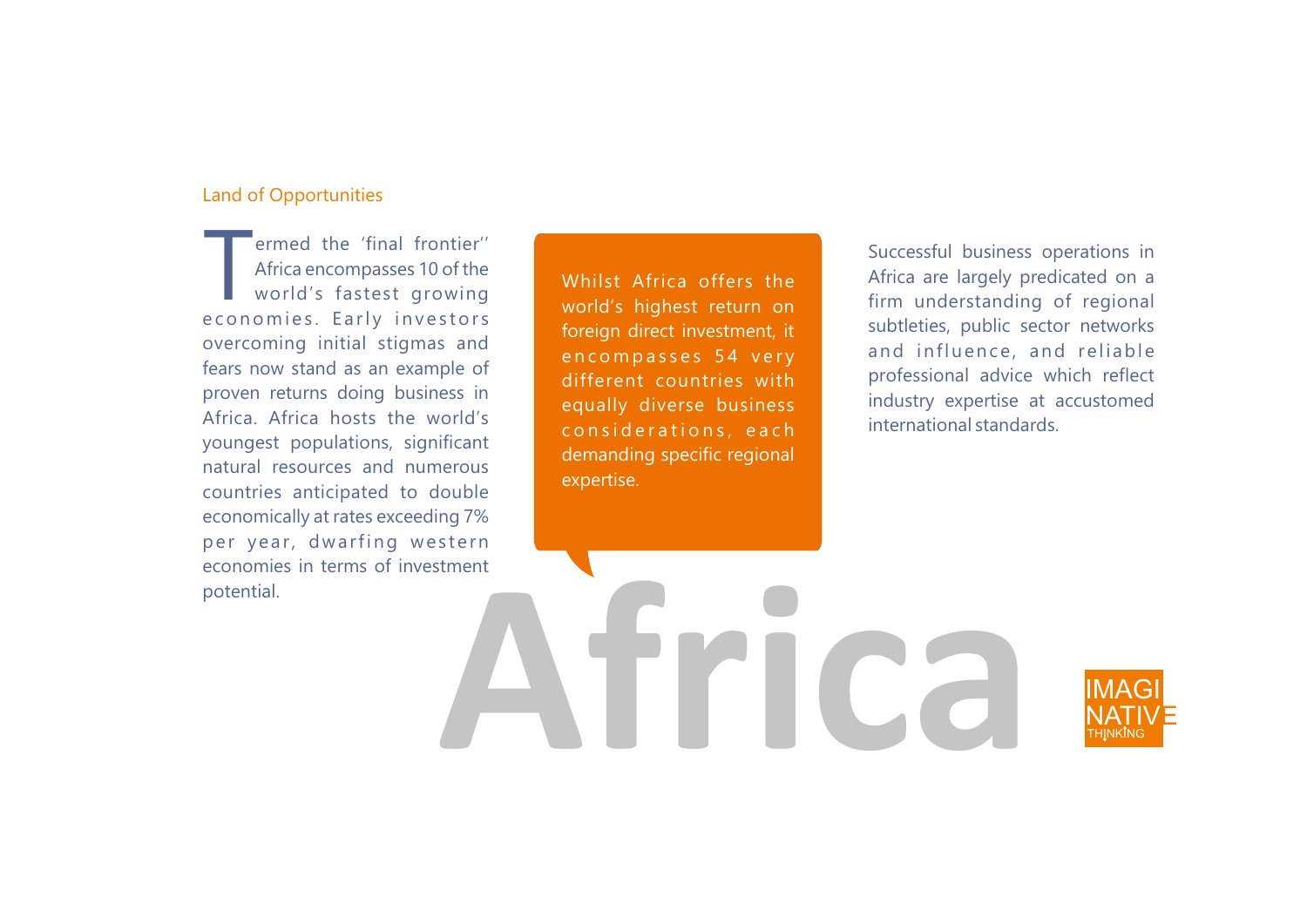#### A New Leader

or years, Western observers and<br>media had been talking about the<br>rise of Asia in terms of its massive<br>future potential. But the time has come or years, Western observers and media had been talking about the rise of Asia in terms of its massive for the rest of the world to update its thinking—because the future arrived even faster than expected.

One of the most dramatic developments of the past 30 years has been emerging Asia's integration into global flows of trade, capital, talent, and innovation. In the decades ahead, Asia's economies are in transition from participating in these flows to determining their shape and direction. The question today is no longer how quickly Asia will rise; it is how Asia will lead. In recent decades, several Asian countries have propelled themselves into the ranks of middleincome and even advanced economies.

This reflects the region's ongoing industrialization and urbanization, its rising demand and productivity growth, and its dynamic corporate sector. These trends represent a real shift in the world's center of gravity.

Accessing and having a strong presence in the Asian market requires a deep understanding of the terrain, diverse key sectors, multiple regulations and a trusted partner.



THINKING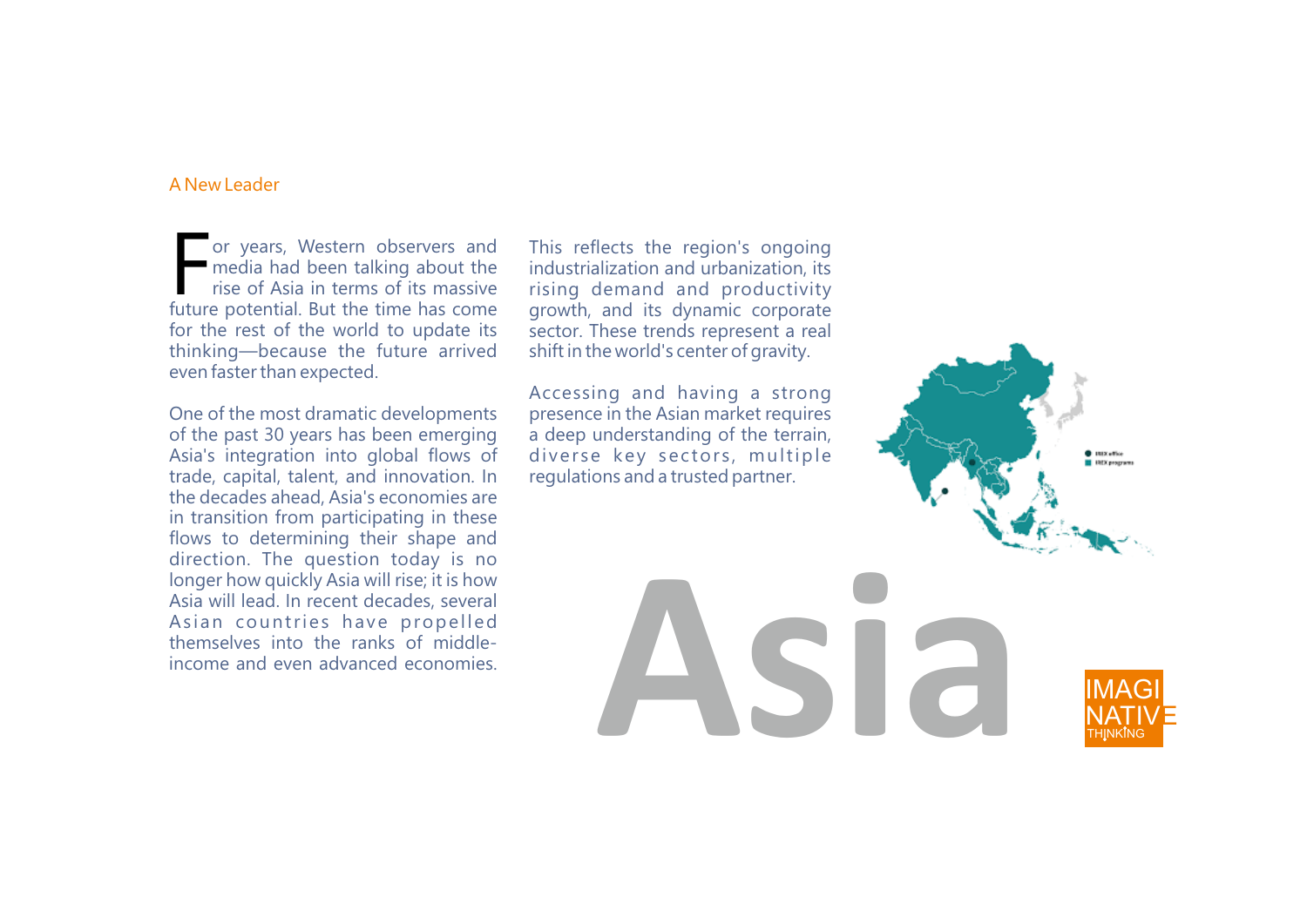#### **Sustaining**

 $\blacksquare$  urope is in prime position when it comes to  $\blacksquare$  global trade. The openness of the trade regime has positioned the European Union as the biggest player on the global trading scene. The European Union has achieved a strong position by acting together with one voice on the global stage, rather than with separate trade strategies.

The EU is an attractive market to do business with. With over 500 million consumers looking for quality goods, the world's largest single market with transparent rules and regulations and secure legal investment framework that is amongst the most open in the world, Europe provides the most open market to developing countries in the world and has become deeply integrated into global markets.

As investors thrive in a stable, sound and predictable environment, and are constantly seeking for investment barriers to be dismantled and investments to be protected, a renowned partner that can help them navigate the hurdles becomes a necessity.



## **Europe**

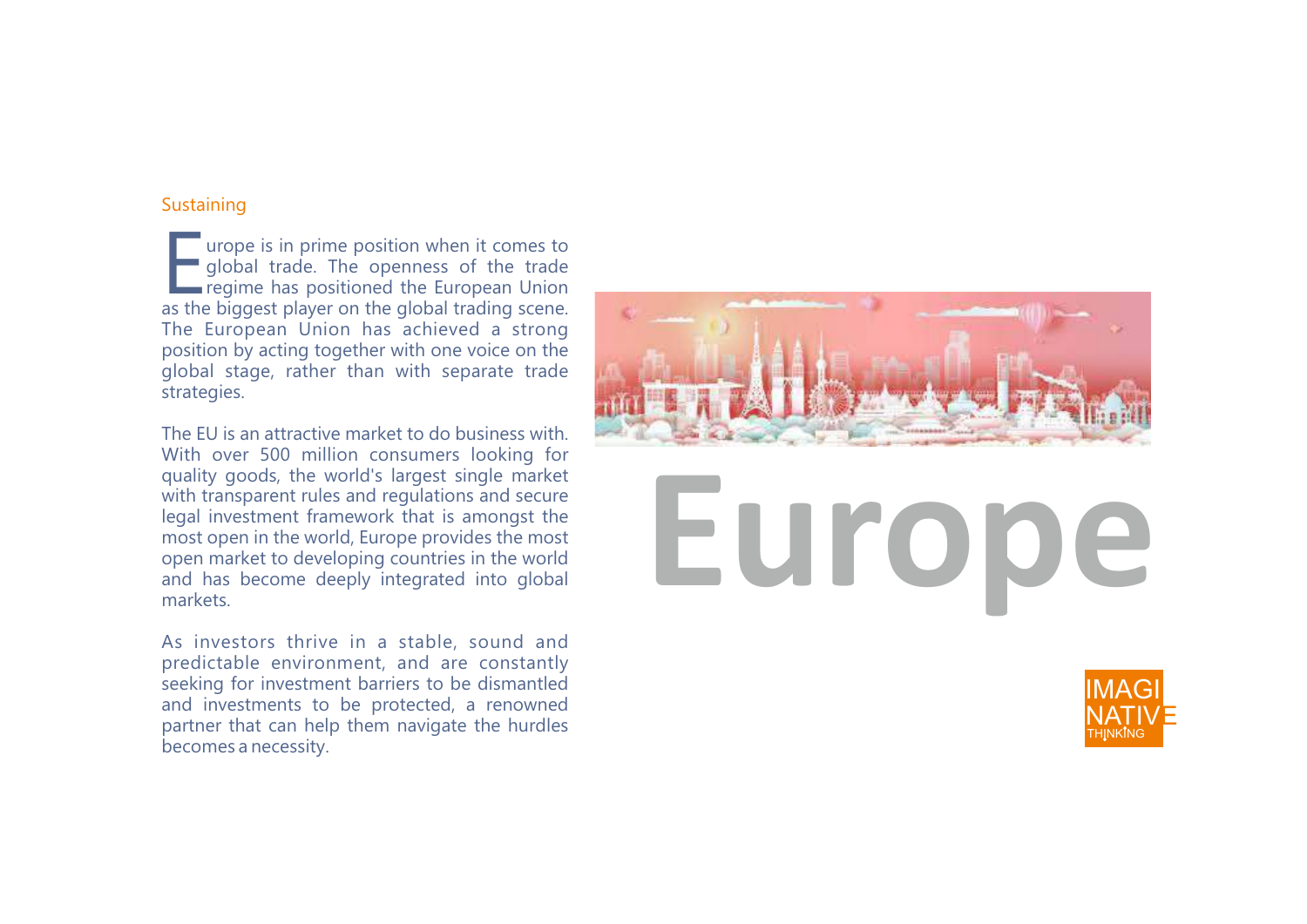### **AREAS OF EXPERIENCE**

#### Power & Energy

#### Oil and Gas:

Successful financing of large-scale energy infrastructure projects depends on coordination of multiple resources, talent, and capital flows. Our service to clients is founded on the depth of our industry knowledge, which enables us to effectively act as a valueadded extension of our clients legal and business teams on practice areas ranging from onshore and offshore exploration projects, Oil Mining Lease (OML), Joint Operations transactions, Joint Ventures, various technical partnerships amongst others.

We have a long-standing experience in the international oil and gas industry. Through advising in hundreds of transactions, projects and other oil and gas developments, we have amassed a wealth of knowledge in this industry across the jurisdictions we cover. The breadth of our practice and our experience with a diversity of jurisdictions and oil and gas companies enables us to provide clients with the most sound and effective advice and representation. Our client base includes oil and gas producers and oilfield contractors worldwide, as well as various sovereign nations. In addition to the strong technical capabilities of our Oil and Gas Attorneys, we are also equipped with experience in most aspects of the day-to-day operational issues faced by petroleum exploration and production companies, LNG producers, refiners, marketers, services companies and precise understanding of the regulatory landscape in diverse jurisdictions across the globe.

#### Cross-border Transaction Advisory:

The increasingly complex nature of financial deals necessitates deep industry knowledge and transaction experience. Aina Blankson's dedicated global transaction advisory specialists have executed hundreds of cross border transactions spanning finance, asset management, energy and international mergers and acquisitions. Our transaction advisory team has a strong track record which is attested to by our recent ranking by IFLR 1000 and Legal 500 as one of the leading law firms in this practice area.

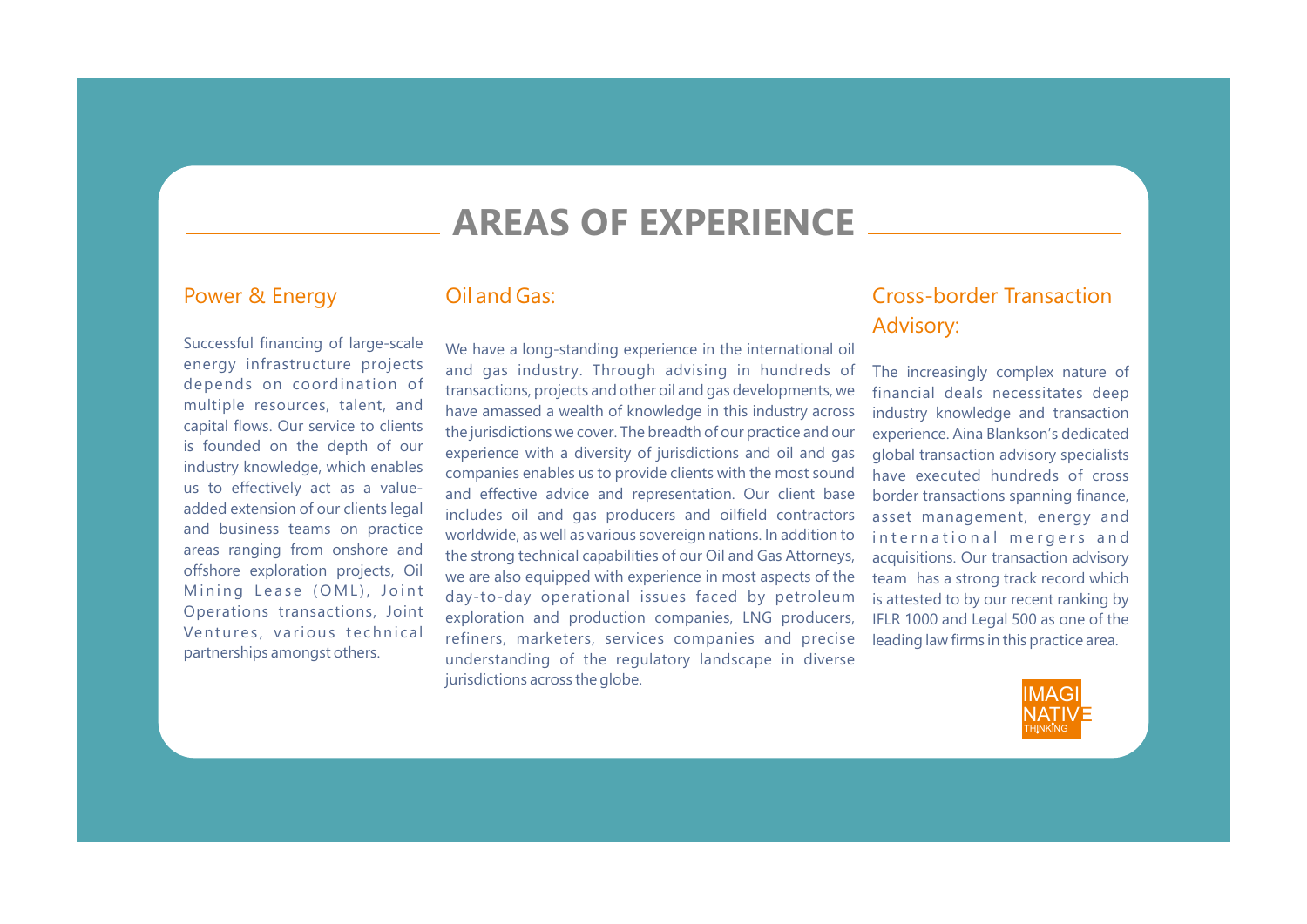#### International Asset Tracing and Recovery:

Leveraging on our membership of the International Asset Tracing and Recovery Group ("IATR"); a multi-jurisdictional network of Asset Tracers and recovery experts with a global spread including Asia, the United Kingdom, the United States of America, Africa and the United Arab Emirates, we have been involved in multiple multi-billion dollar recoveries across jurisdictions. Our impressive track record of consistent, high volume tracing and recovery of obligors' debts and assets hidden outside jurisdiction by leveraging on cutting-edge technology, strong international affiliations undoubtedly stands us out.

#### International Commercial Arbitration:

We act in International Commercial Arbitrations across the globe which are subject to many different systems of law. We are experienced in conducting arbitrations held under the auspices of institutions such as the ICE, ICC, LCIA, LMAA, GAFTA and FOSFA . We assist with the drafting and negotiation of forum selection clauses and multitiered dispute resolution clauses including international arbitration agreements to take advantage of treaty protections, as well as planning and managing potential future disputes. We have successfully represented multinationals and Governments in multi-billion dollar arbitration disputes. We are defined by our rare approach towards speedy resolution of disputes driven by our understanding of the nature of our clients' businesses across diverse jurisdictions.

#### Cross-border Litigation and Dispute Resolution:

Our cross-border litigation and dispute resolution team is highly renowned as a leader in the market for complex and high profile international commercial disputes. Working for a range of clients across key industry sectors, we provide expert and strategic advice; and unparalleled dispute resolution services to the world's most prominent corporations including financial institutions; energy; infrastructure, mining and commodities; transport; technology and innovation; and government institutions.

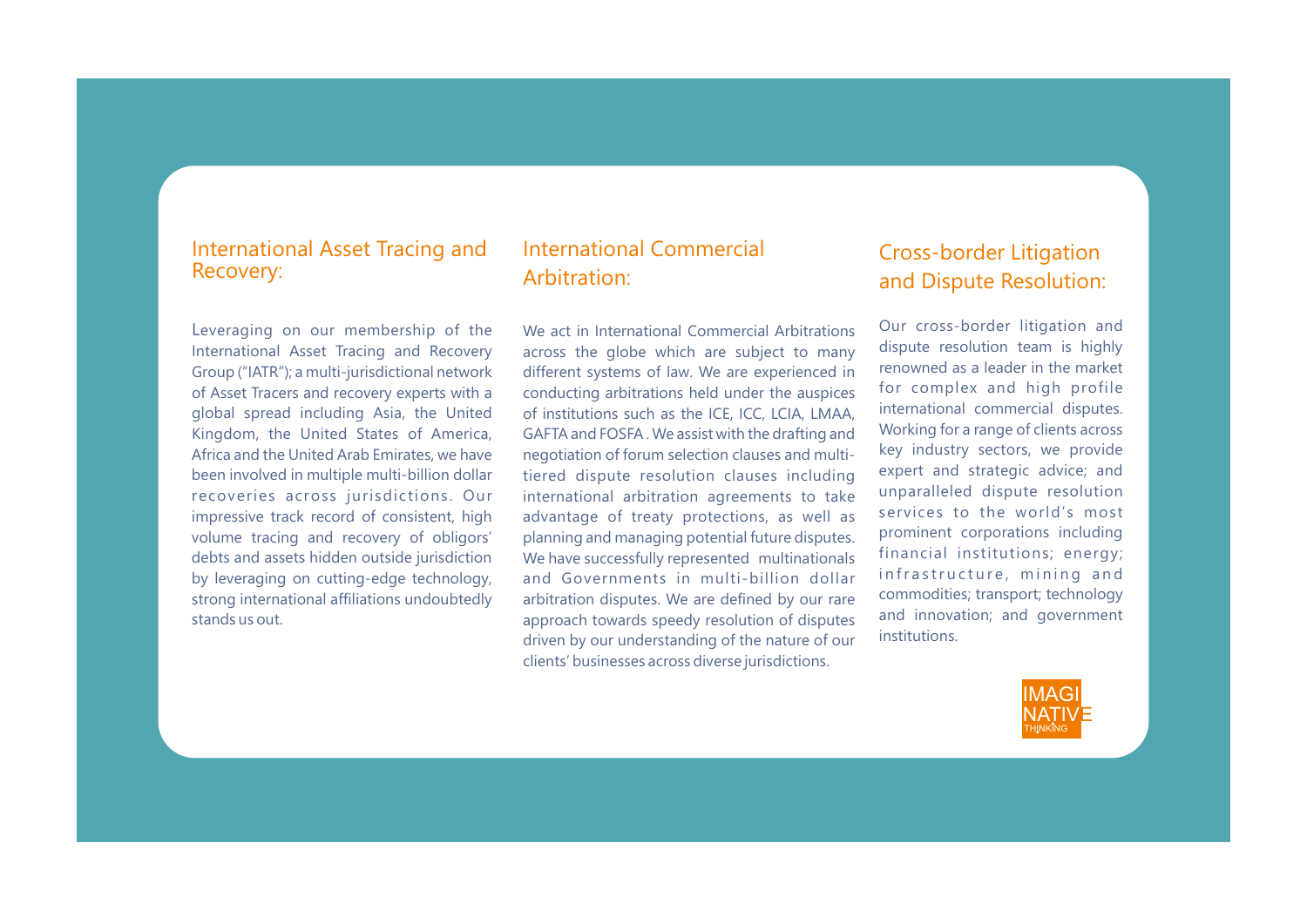#### **Transaction Advisory**

Our Transaction Advisory Practice ranges from mergers and acquisition, capital markets, corporate finance, restructuring to Maritime, Oil & Gas and Insurance amongst others. Some of our recent transactions include the following:

- Lead Advisor in a consortium of seven law firms on the drafting of ministerial regulations for the oil and gas industry
- Facilitation of development of local content and indigenous capacity in Guyana with respect to the oil and gas sector
- Engaged as Consultant and Compliance Advisor by the International Finance Corporation (IFC) on the \$200million Chad-Cameroun Pipeline Project involving ExxonMobil, Chevron, Petronas and Cameroon Government.
- Advised and represented a large Oil Company in a multimillion-dollar . insurance claim, subject to arbitration, for the cost of rebuilding an oil refinery damaged by an explosion and fire.
- Provided advisory services to the financiers of ship owners concerning a multi-million arbitration with Korean ship builders about the delivery of two defective bulk carrier vessels.

#### **International Commercial Arbitration**

- Acted in numerous arbitrations conducted under the London Court of International Arbitration Rules, ICC and SIAC Rules ranging from a multimillion-dollar claim for the theft of trade secrets and breach of a collaboration agreement for the development of equipment for tactical fighter aircraft.
- Acted in multi-party arbitration proceedings and parallel litigation in England and Kenya concerning substantial claims and counterclaims between a European contractor and an Africa government entity.
- Acted as mediator and co-negotiator with Hogan Lovells in a £20 billion oil spillage dispute involving a multinational oil corporation and Niger-Delta community
- $\cdot$  Acted as lead mediator in a \$33Million dispute in the oil & gas industry.
- Recovered fees for a UK bank from a Central European Government department by a UNCITRAL arbitration conducted in Vienna.
- Mediation of the multi-million dollar National Identity Management Commission dispute with a consortium of service providers

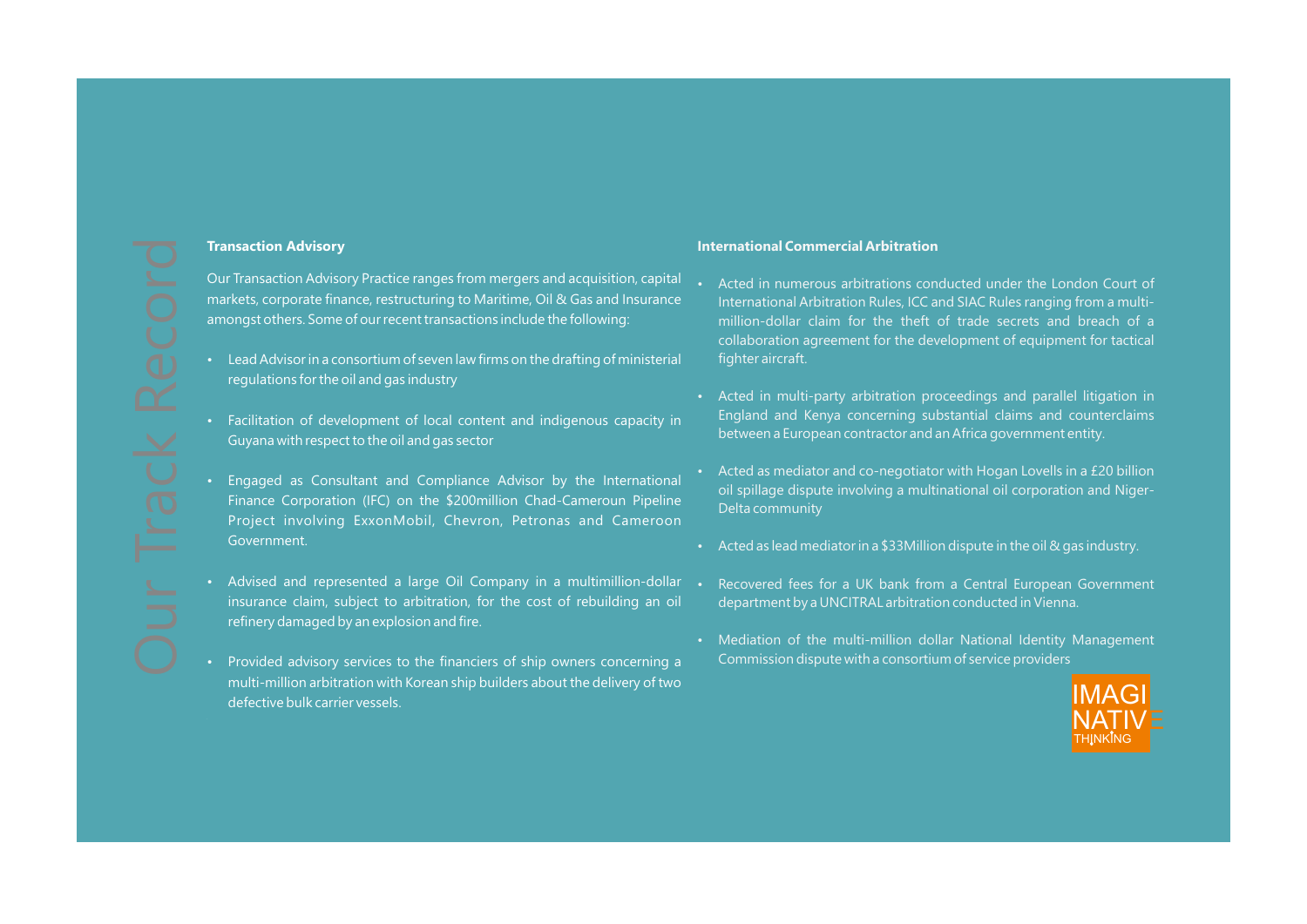#### **Litigation Notable Engagements**

- Successfully defended a number of Nigerian Banks in numerous bank/customer disputes; notably Stanbic IBTC Bank Plc, Ecobank, GTBank amongst others on breach of contracts.
- Successful defended a One billion Naira Suit filed against Africa Reinsurance Corporation by the Industrial Trust Fund for payment of statutory contributions
- Represented Corporate Affairs Commission in a dispute with 23 Nigerian Banks which extended the frontiers of the mandatory disclosure principle in corporate law.
- Aina Blankson was the firm of choice when oil conglomerate Chevron engaged BNP Paribas in its attempt to divest interest in one of its major subsidiaries and a dispute arose over compliance with the regulatory framework on takeover bids in Nigeria.
- Led a team of Lawyers from other firms in successfully defending an incumbent State Governor in one of the Northern States in Nigeria on an impeachment proceeding before a judicial panel;
- Represented a South African bank when questions on the rights and obligations of Parties under a private placement arrangement resulted in litigation;
- Provided the initial opinion and eventual representation for the acquiring Bank in a very complex multi-billion dollar corporate structuring transaction which resulted in a court action on the validity of the merger and the plea bargain entered into by the erstwhile Chief Executive

#### **Landmark Justice Sector Reforms**

When it comes to reforms in the justice sector, no other law firm in Africa can be equated with Aina Blankson. In this regard, Aina Blankson has been responsible for a number of firsts including:

- Establishment of the first court connected ADR Centre in Africa (The Lagos Multi-Door Courthouse) in collaboration with NCMG International
- $\cdot$  Initiated and established the Court of Appeal Mediation Centre, the first and foremost court connected appellate mediation centre in Africa
- Initiated the establishment of the Supreme Court Mediation Centre and drafted the Supreme Court Mediation Rules and Practice Direction.

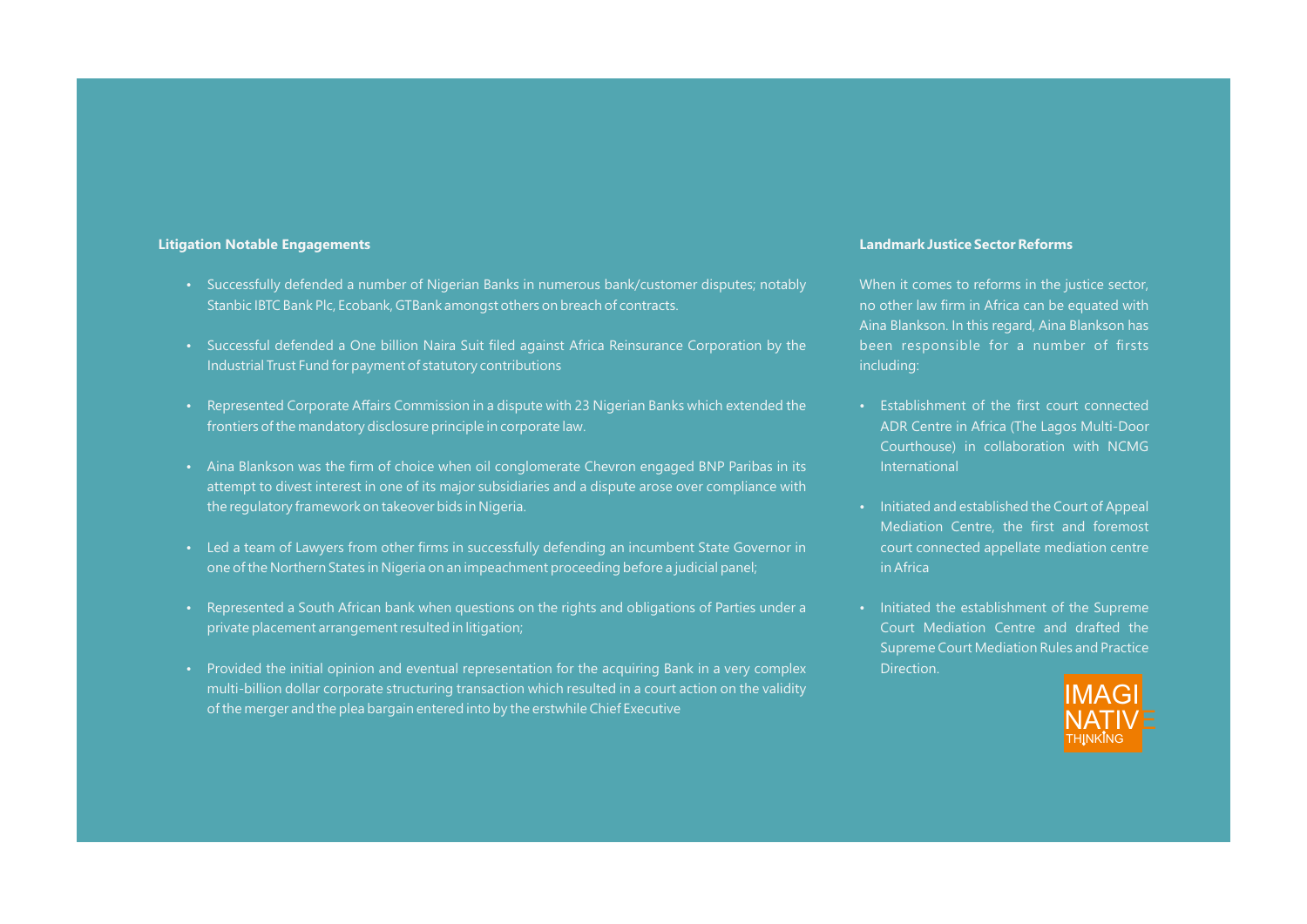### Africa Spread Global Spread Global Spread



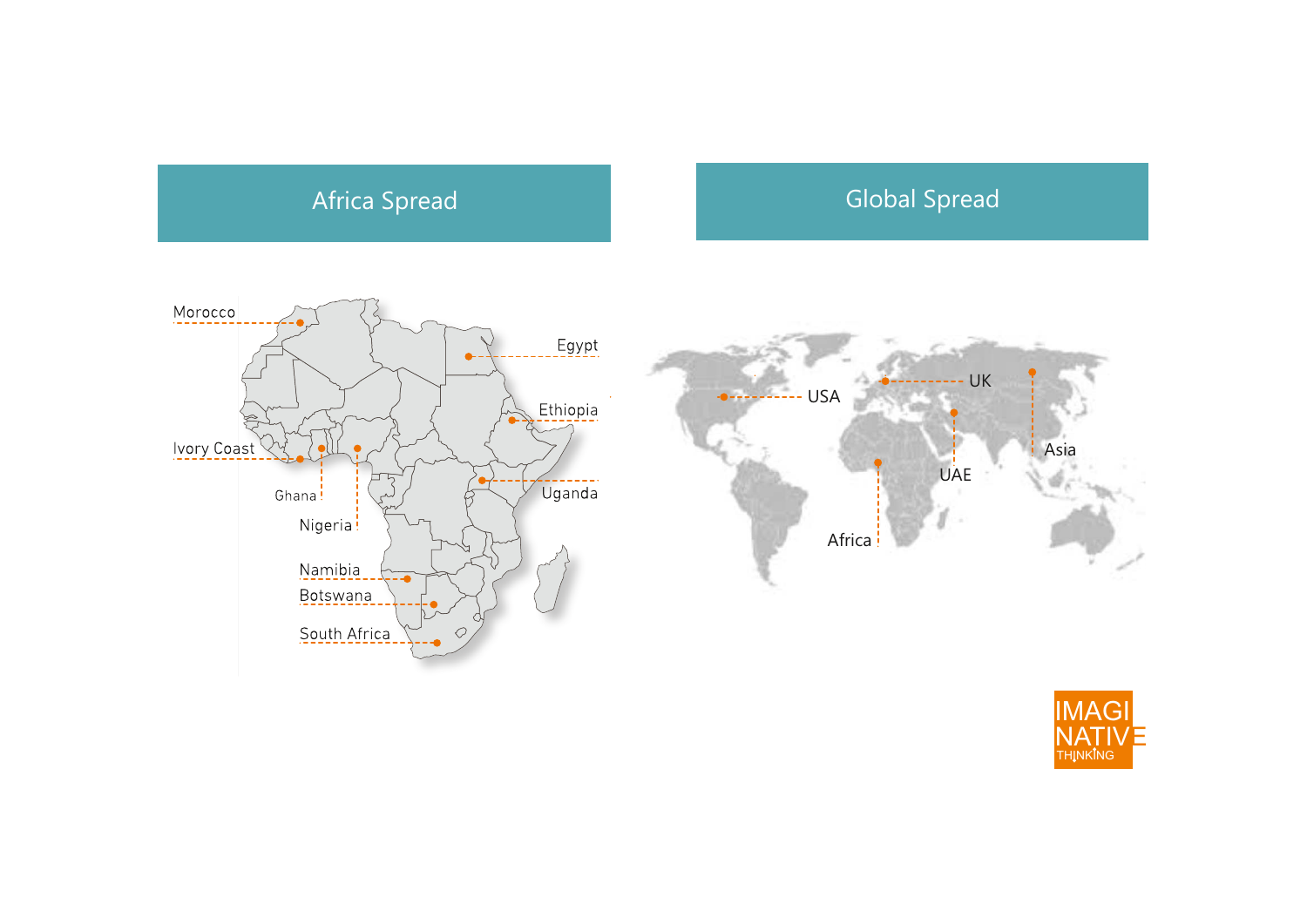## Unique Value Proposition

#### International expertise:

As business becomes more global, so do the disputes spawned by it. Clients increasingly become involved in cross-border disputes and disputes in unfamiliar jurisdictions. Our global litigation practice offers unrivalled expertise in the management and coordination of international disputes. We have assembled a formidable team with considerable experience of managing and resolving disputes. We conduct cases at all levels of courts and tribunals.

#### Understanding our clients' needs:

We make it our practice to have a clear understanding of our clients' objectives and to chart with them a dispute resolution strategy which best meets their needs. Successful litigation and dispute resolution depends to a large extent on good judgment, skillful negotiation and tactical flair. We do not shirk from being tough if such an approach is needed. However, we do not engage in posturing and pointless sideshows for their own sake.

#### Dispute avoidance and speed

Everyone wants to avoid disputes if possible. We advise clients on how to structure dispute resolution procedures and how to minimize and manage the risk of disputes occurring. We are not defined by our problem solving skills, but our ability to guide clients through disputes. Our resources and experience enable us to move quickly and decisively. We have particular expertise in applying our skills to help resolve disputes in complex or unusual cases for which special thinking and management are called.

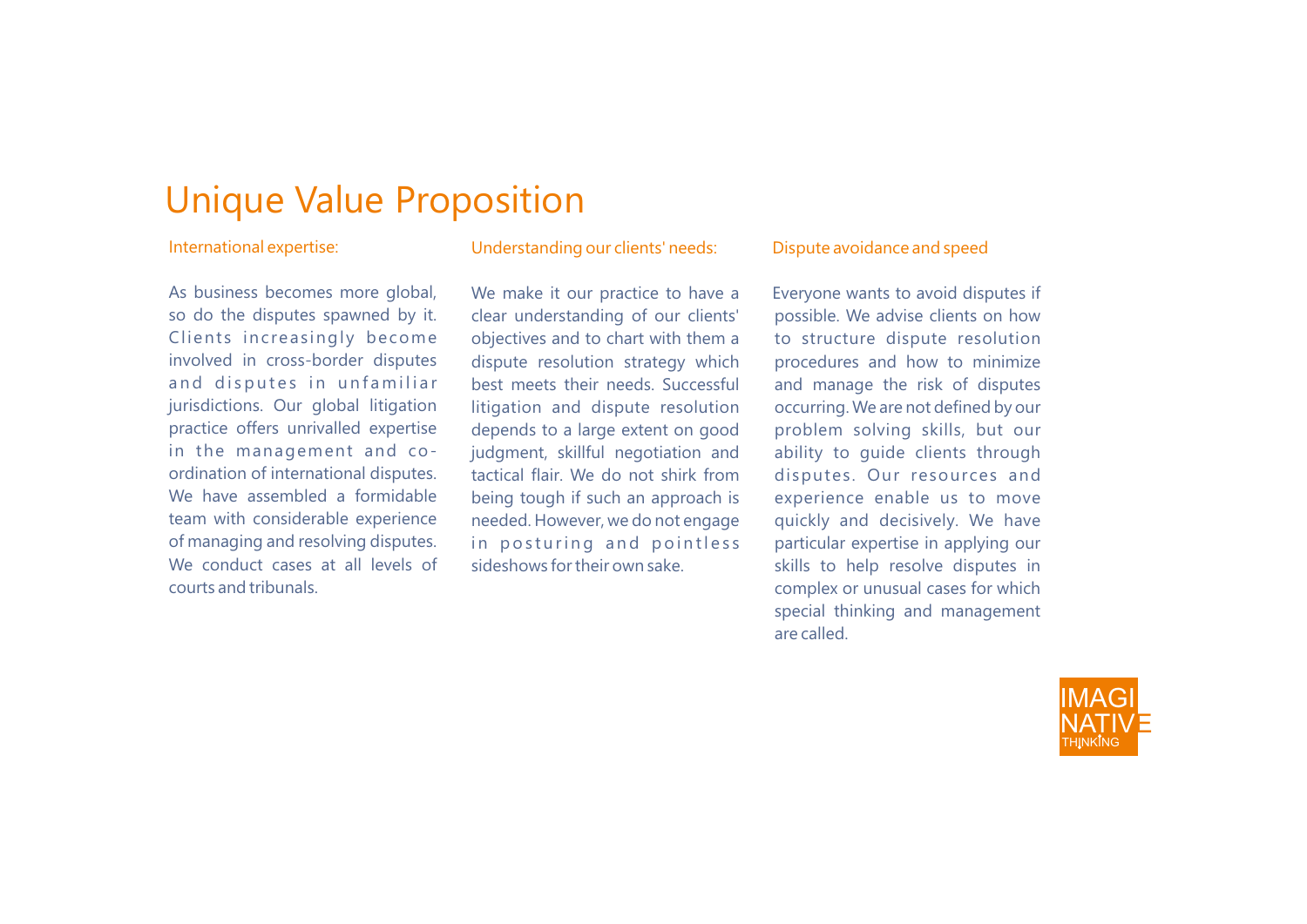# **Why Choose**

**ff** The Aina Blankson asset tracing and recovery team is the leader on the African continent given their impressive track record which has overtime grown to become second to none<sup>1</sup>

Becker Law, USA, 2017

The team at Aina Blankson – praised for<br>its 'industry knowledge, depth in analysi<br>and distinct approach towards its 'industry knowledge, depth in analysis and distinct approach towards transactions  $\blacksquare$ Legal 500 UK

**Allet** Aina Blankson is regarded by their peers as one of the world's leading practitioners in this field  $\blacksquare$ 

Who's Who Legal, 2016

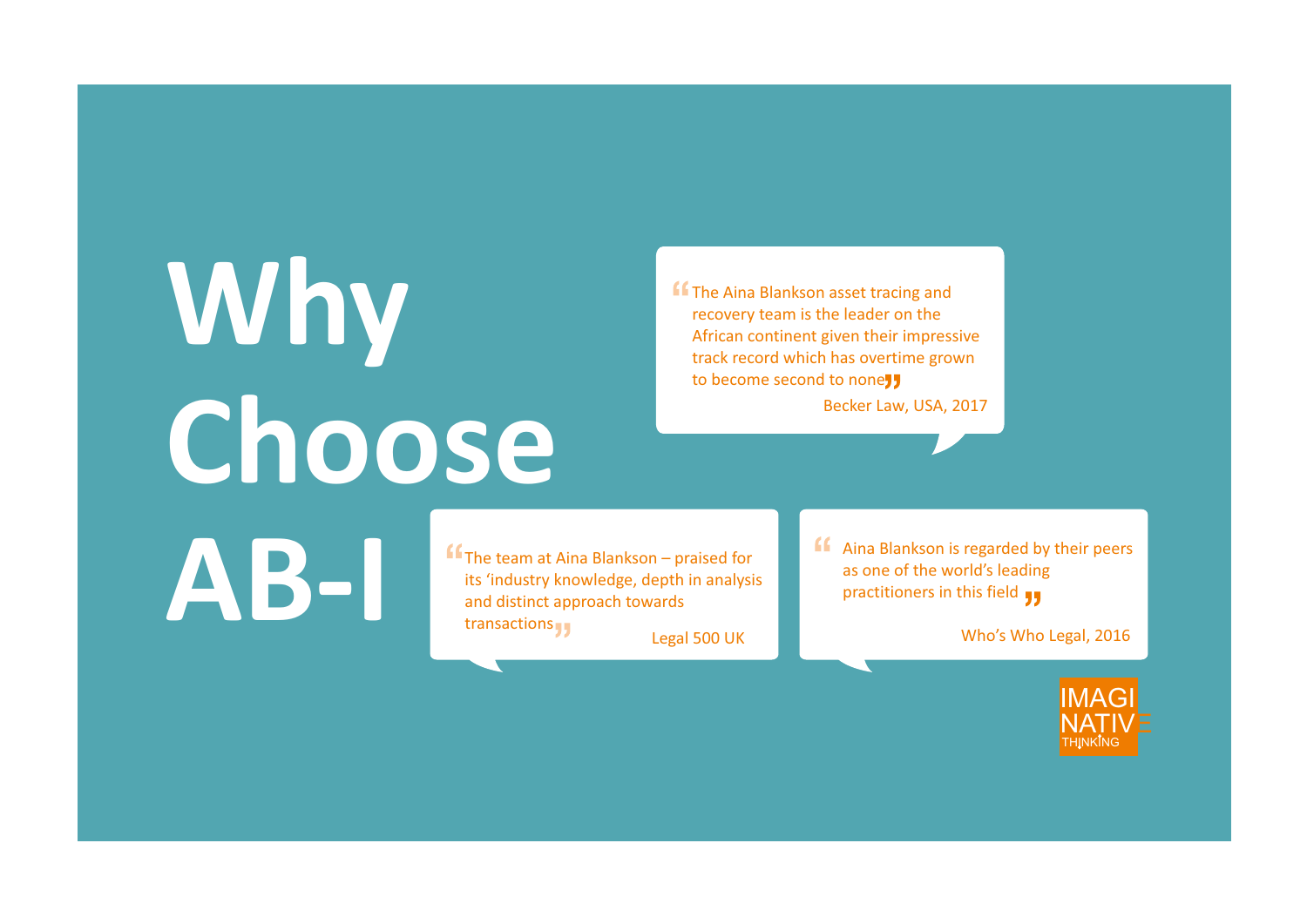ABOUT US╒ BO

.

 $\mathbf{v}$  e are a leading full service global law firm, with significant depth and range of resources to exceed clients' expectations and offer a unique leverage in the global market place. Ranked by IFLR 1000 and Legal 500 as one of the leading law firms in Nigeria, we are retained Attorneys to an array of domestic and international companies, financial and government institutions. Given the professionalism and client-centric approach of Aina Blankson, we have earned the accolade of "the Law Firm of note and reference" by Legal 500 and IFLR 1000, the two leading Directories of Law Firms world-wide.

#### INTERNATIONAL AFFILIATIONS

Given our international spread and network in strategic locations across the globe including our connection with the International Centre for Energy (ICE), International Energy Law Advisory Group (IELAG) and our membership of International Asset Recovery Group (IARG), International Asset Tracing & Recovery Group (IATR) we are poised to offer clients access to a global network of seasoned legal experts across diverse jurisdictions ensuring you get the best service.